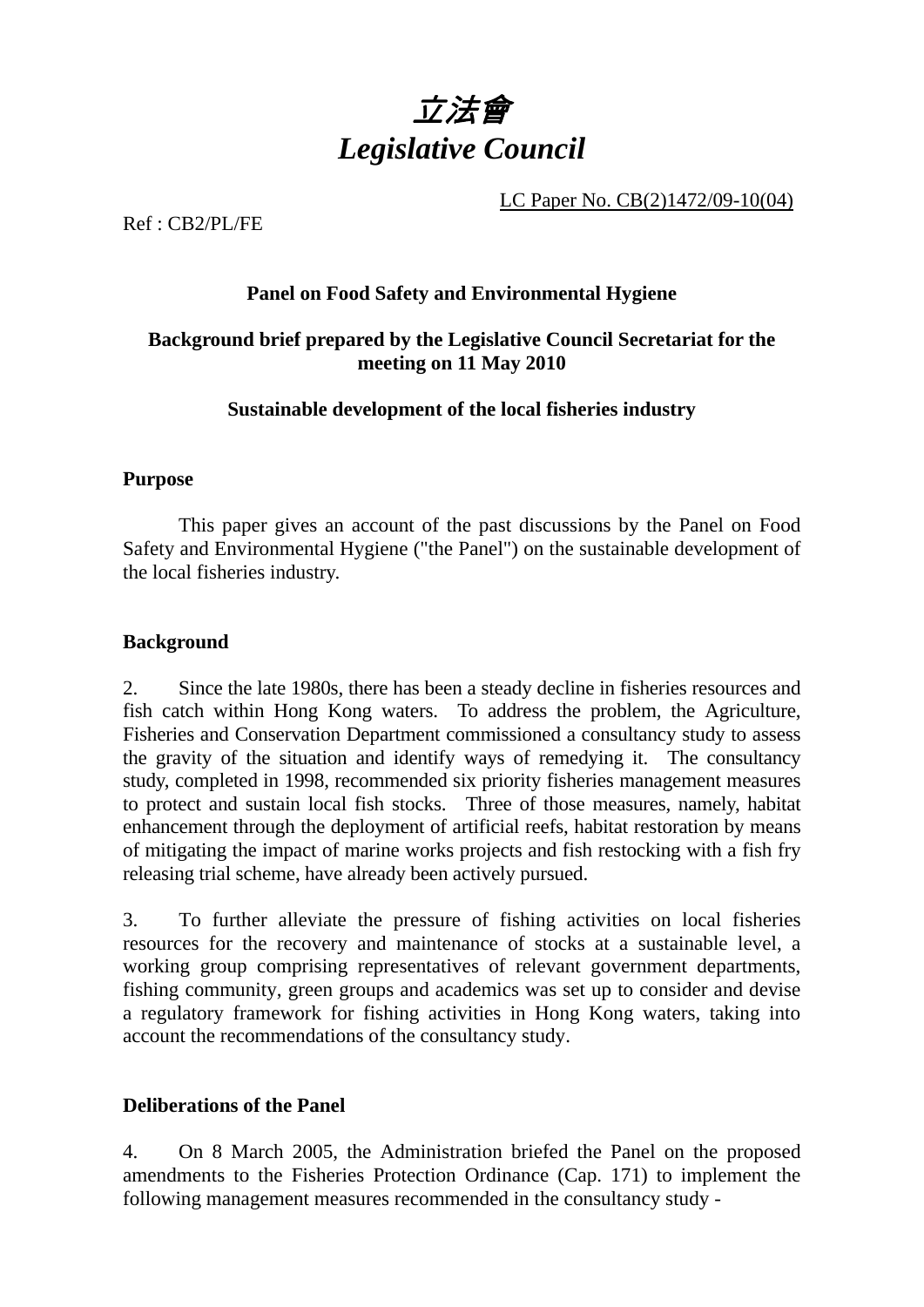#### (a) Establishment of a fishing licence system

Under the system, all fishing activities conducted within Hong Kong waters, except areas such as principal fairways, marine parks and the proposed fisheries protection areas ("FPAs"), with the use or aid of any vessels would require fishing licences or permits. The proposed licensing system would be vessel-based. Fishing licences would be issued only to owners of local fishing vessels for fishing in local waters. Recreational fishing conducted with the use or aid of non-fishing vessels would not be subject to any control under the proposed licence system, as the methods deployed for such activities would generally capture smaller amount of fish, and its impact on fisheries resources and marine environment was limited;

#### (b) Designation of FPAs

FPAs would be established at important fish spawning and nursing grounds to provide a protected environment for fish try, juvenile and spawning fish for nursery and spawning. Only bona fide fishermen with fishing vessels habitually fishing in the waters of the FPAs concerned and persons fishing with any vessels for scientific research and related purposes would be allowed to fish in the designated FPAs. Trawling activities, which were non-selective in nature and had greater impact on the ecosystem, would be strictly prohibited within the areas. "No-take" zones, in which all fishing activities would be prohibited, would be set up within the FPAs where artificial reefs were laid or where fish re-stocking exercise was carried out to protect fish try or other fish taking shelter in the device from being captured. Recreational fishing would be allowed inside the FPAs except the "no-take" zones. Tolo Harbour and Port Shelter were identified as potential FPAs; and

#### (c) Implementation of an annual territory-wide "closed season" for fishing

During the "closed season" for fishing, certain fishing methods would be prohibited in all waters of Hong Kong. The "closed season" proposal would only be implemented if the fisheries resources deteriorated further after the implementation of the first two measures and when deemed necessary. The designation of a "closed season" would be made by order in the Gazette, following public consultation on the details regarding its duration, timing and extent of fishery control such as the types of fishing activities prohibited during the period. The preliminary thinking was to make reference to the "closed season" implemented by the Mainland in South China Sea, i.e. covering June and July in each year and prohibiting trawling and purse seining for fishing. Non-compliance with the "closed season" requirement would be made an offence.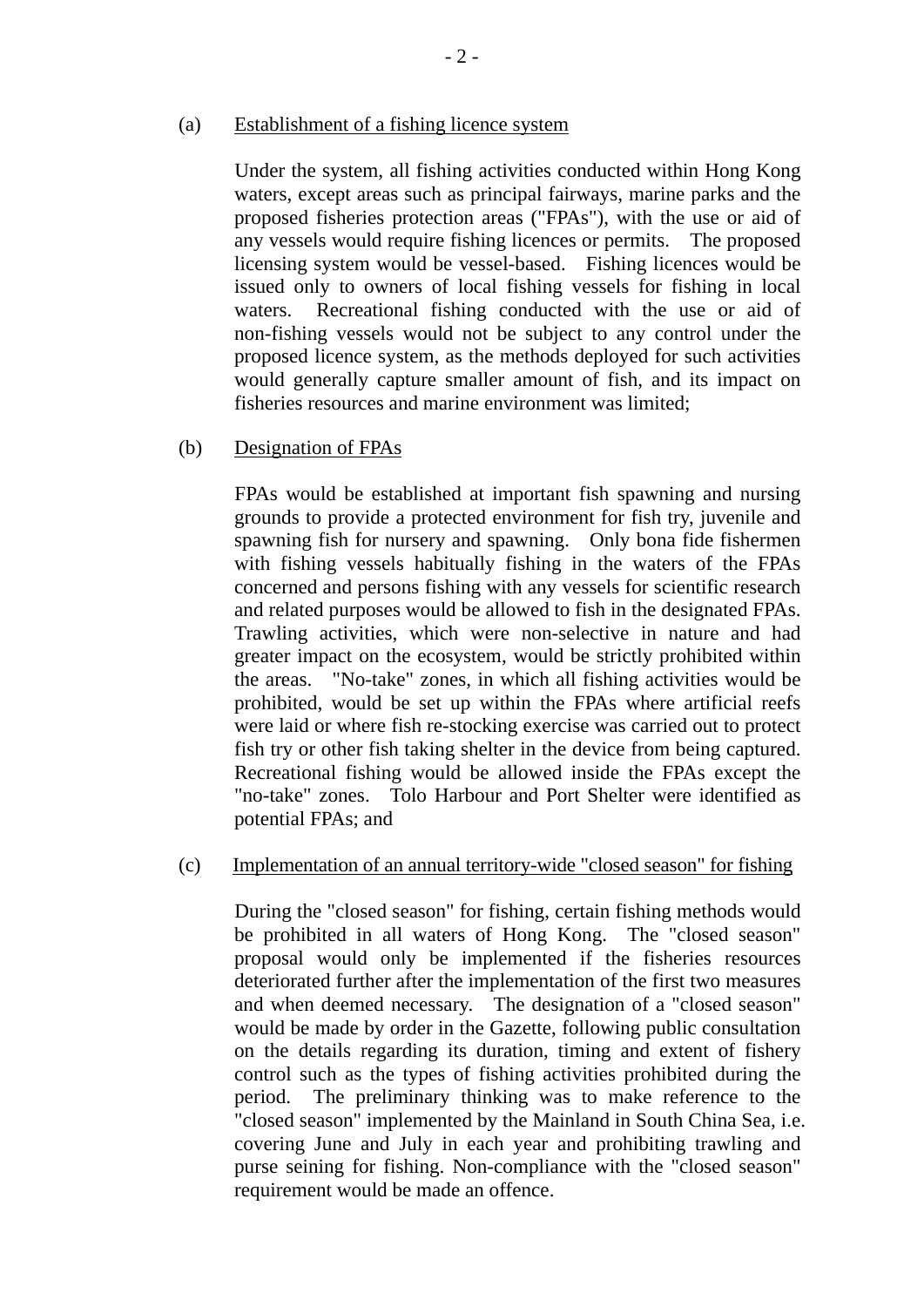5. Members were further advised that most of the consulted groups were generally supportive to the proposed fishing licence system and suggested the Administration to further discuss with the fishing communities the fishing licence implementation details in future. The proposal to designate FPAs and to introduce management measures therein were welcomed by the inshore small craft fishermen fishing in the proposed FPA areas, whereas fishermen operating medium-sized vessels in Hong Kong waters had diverse views on the FPA proposal. As to the "closed season" proposal, while majority members of the fishing community had expressed reservation, the green groups opined that the proposal did not go far enough and suggested banning trawling activities in all Hong Kong waters and extending the "no-take" zone in all eastern and north-eastern waters of Hong Kong.

6. Concern was raised about the adverse impact of the implementation of the "closed season" on the livelihood of fishermen. The Administration should provide financial assistance to the affected fishermen.

7. The Administration estimated that about 600 trawlers and purse-seiners which relied wholly or partially on Hong Kong waters for fishing would be affected by the proposed "closed season" for fishing. If the measure was to be introduced, the Administration would work closely with the affected fishermen to assist them to tide over the "closed season" period, such as providing financial assistance and helping them develop alternative mode of fisheries operation such as leisure fishing. The Administration would consider taking the "closed season" proposal out from the legislative proposal, should the Panel so wish.

8. Concern was also raised on the significant increase in the number of fishing vessels if fishing licences were also issued to P4 vessels and transportation vessels, thereby further aggravating the livelihood of fishermen.

9. The Administration advised that with the introduction of a licensing system, the number of fishing vessels would be put under control. This would prevent further adverse impact on the ecosystem and help enhance the sustainability of local fisheries industry for the long term.

10. On the question as to whether the Administration had conducted any regulatory impact assessment on the proposed amendments to the Fisheries Protection Ordinance, the Administration advised that it did not see the need to do so as the fishing industry would benefit from an increase in overall fish catch.

11. The Panel held a special meeting on 26 April 2005 to listen to the views of the academics, green groups and the fishing community on the legislative proposal. A total of 46 deputations attended the meeting to give views on the matter.